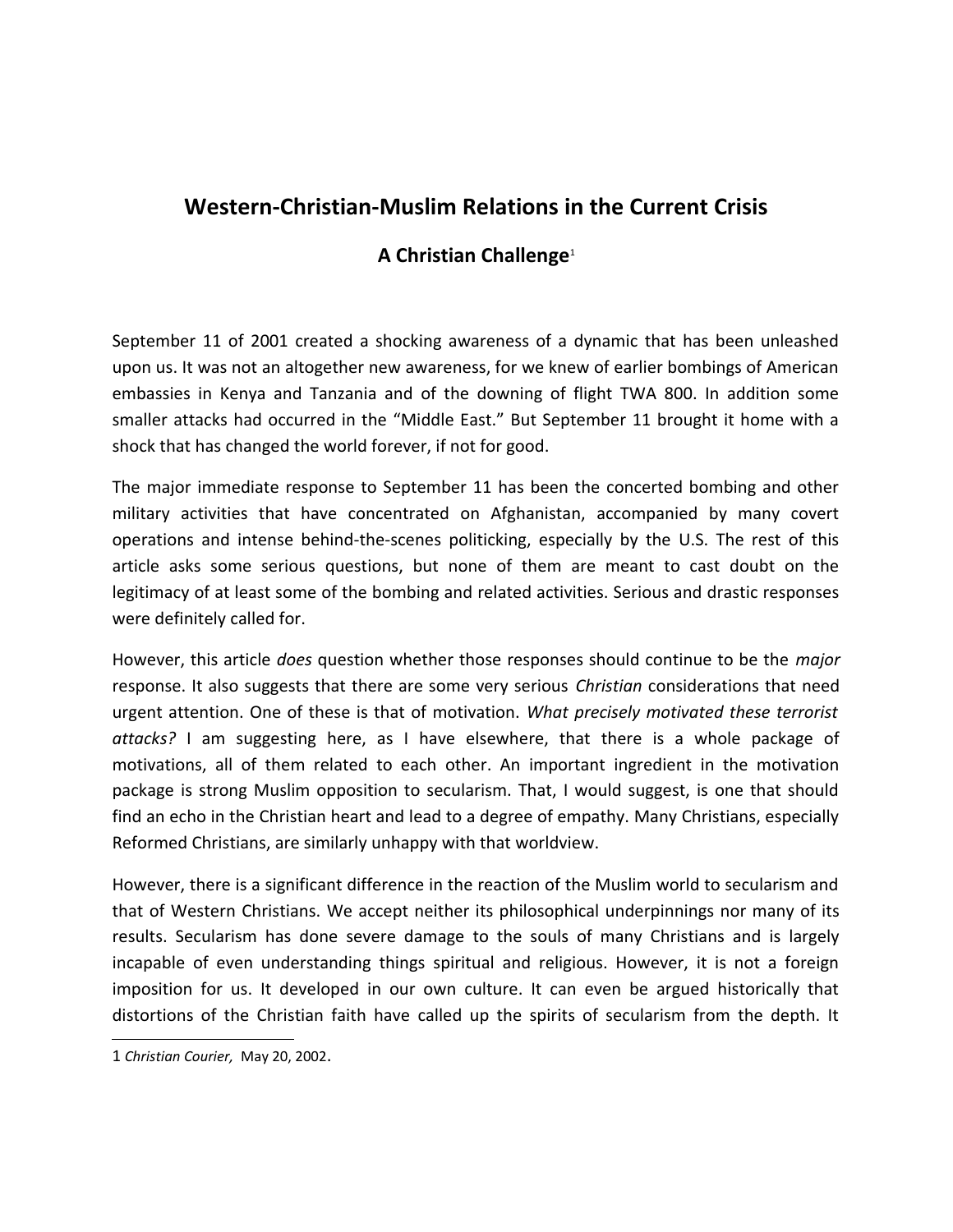subsequently became a challenge to Christian distortions and at certain fronts led to corrections in the Christian camp and to greater liberation for segments of the population who had suffered under Christian distortions.

That is not the experience of Islam. In the Muslim world, secularism is a foreign imposition that was imported by colonialism and is regarded as a tool of colonialism to destroy the very foundations of Muslim faith and culture. Unless faced squarely, it undermines Islam as it undermines Christianity. It reduces the entire worldview and way of life that Muslims are so proud of to a narrow religious affair restricted to the mosque and to the personal, again, much like the secular interpretation of Christianity. It for a time succeeded in reducing the grand edifice of their comprehensive religion to a dualistically reduced social force for which there was no longer room in the public square. Because Muslims regard it a foreign imposition consciously designed to undermine and destroy them, they, especially Islamists or Fundamentalists, hate it with a passion. Put that together with the insulting presence of Western military forces on holy Muslim soil to protect Western interests, and you have a cauldron of motivations and emotions that has gone beyond its boiling point.

If the above be the case, is it not imperative for Western Christians to understand that motivation? If we misgauge their motivation, we will surely go wrong in our response. We might, for example, concentrate on bombing terrorist strongholds as our *major* response. It would be a virtual guarantee for a worse mess, lead to a prolongation of the crisis and probably expand into the next world war. If, on the other hand, we understand the underlying motivation, then we can at least face it and respond appropriately. Previous experience has taught me to make clear that I do not advocate that perspective so much as explain it as a perspective held by most Muslims. We may disagree with that perspective, but we cannot wish it away.

Do Muslims have any basis for their convictions with respect to the West? Almost all North Americans would deny that the West aims to destroy Islam. They would argue that the American government doesn't have such intentions; corporations don't; churches don't; missions don't. But Muslims are sincerely convinced of it, so much so that anyone disputing that thesis will be met with a barrage of historical facts – and definitely some fiction as well! -- that she would have a hard time refuting. Look at the Crusades, they will counter, wave after wave. Look how Muslims were routed out of the Iberian Peninsula and other parts of Western Europe. Look how the West colonized the Muslim world and undermined their religion with the theory and practice of secularism. All Western forces cooperated in this effort – the political, the economic and the religious.

Of course, the West is not monolithic. There are many contradictory forces and philosophies swirling around in the West, many of them opposed to and keeping each other in check. None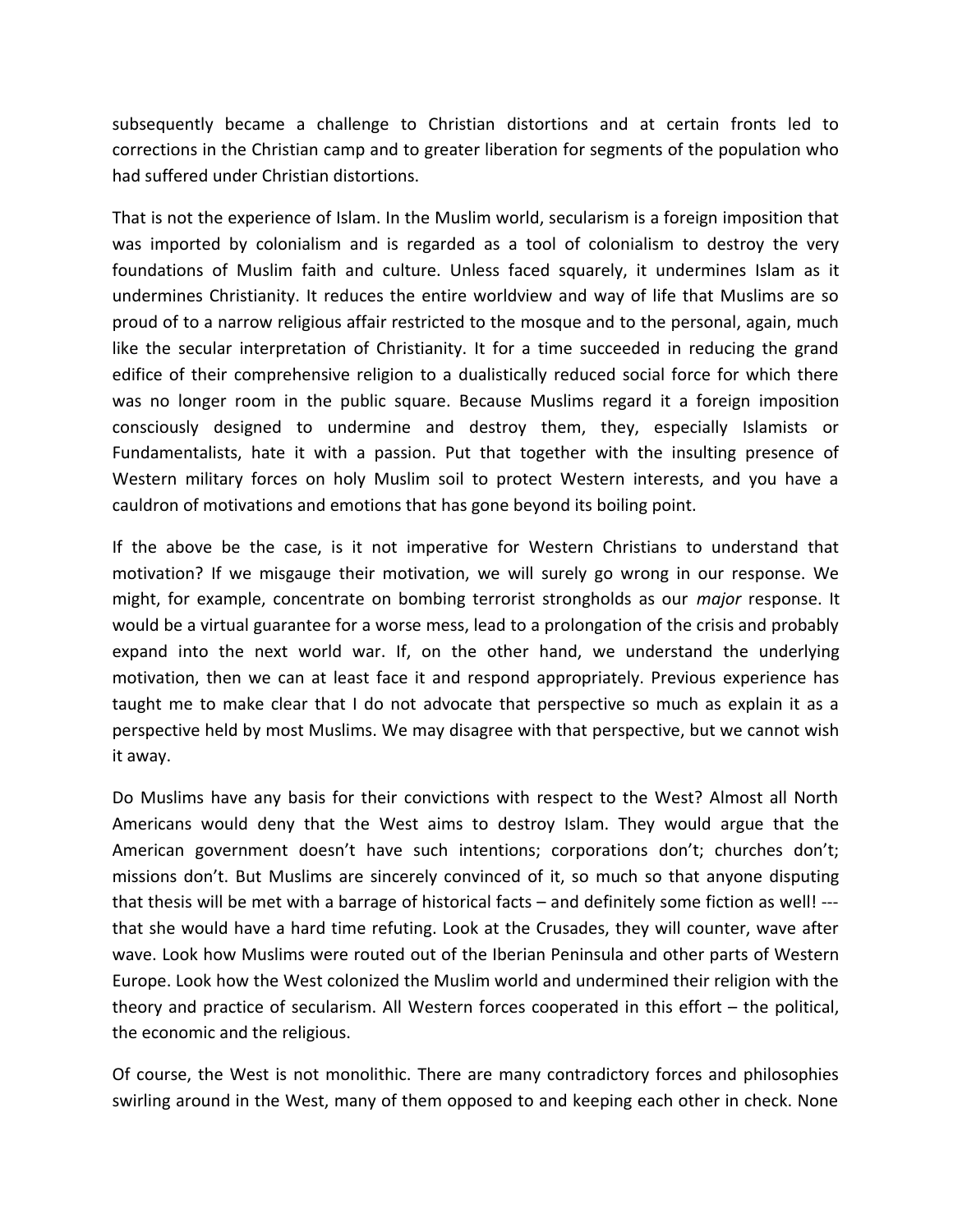of us need to be told that, but Muslims do not recognize that important fact and put us all in one basket that contains little but rotten apples. In our context it is therefore important to be *aware* of that perspective without necessarily agreeing with it. And again, of course Muslims have done the same thing to Christians. Look at all of North Africa and the former Asia Minor, not to speak of current Muslim persecution of and war on Christians in several countries. But none of that is part of the *Muslim* perspective that is my focus.

We would do well to closely ponder that Muslim view of Western intentions. Is it not true that Western churches have sent their missionaries, including yours truly, to evangelize Muslims? From the Christian point of view, that is a benign intention: It is our deepest desire to bring them to Christ and to salvation. It is our Great Commission. Yes, but Muslims regard our missionary efforts as a hostile attack that undermines the very fountains (**FOUNDATIONS?)** of their religion and cultures. At this juncture they are correct. They *are* under attack by us. We may not regard it as an attack, let alone hostile attack. We see our missionary approach as a benign way to spread the blessings of Abraham, but we can hardly deny Muslims their perspective on our endeavour. Indeed, they *are* under attack and have been for centuries.

The Muslim sense of being under attack is further strengthened by Western missionary and other Christian writings about Islam. Missionaries are sent by the churches but then they develop a missionary culture of their own. They have become lobby groups vying for Christian funds to support their endeavour. In this process they publish a lot of reports and stories about Muslims. Positive and affirmative stories about Islam would hardly encourage support from the constituency. So they write negatively about Islam and about Muslims. This has gone on for years and years, a barrage of negative literature, a concerted campaign to demonize Islam. Pick up just about any Christian missionary writing about Islam and you will likely find the above description to be true. While this may be less true of Ecumenicals and contemporary Roman Catholics, it is certainly true of Evangelicals, including Evangelicals of the Reformed tradition. If you want to check out the Reformed, pick up copies of *Missionary Monthly* or of the Reformed Ecumenical Council's *News Exchange* or, for that matter, *Christian Courier (CC).* You will find the major tone to be consistently pejorative about Islam. Today I randomly read an issue of *CC* and found three anti-Muslim articles. I am not condemning this literature and have produced my own quota during my missionary years. I am merely trying to emphasize that whatever our goals are with such writings, Muslims cannot possibly regard them other than part of a campaign to destroy them.

Muslims come across this stuff. These publications lie on missionaries' coffee tables around the world. Their Muslim house servants pick them up and sometimes pass them on to their fellow Muslims. Muslim writers indicate familiarity with this kind of missionary literature. Of course, they regard this as hostile attacks on them that have gone on for centuries throughout the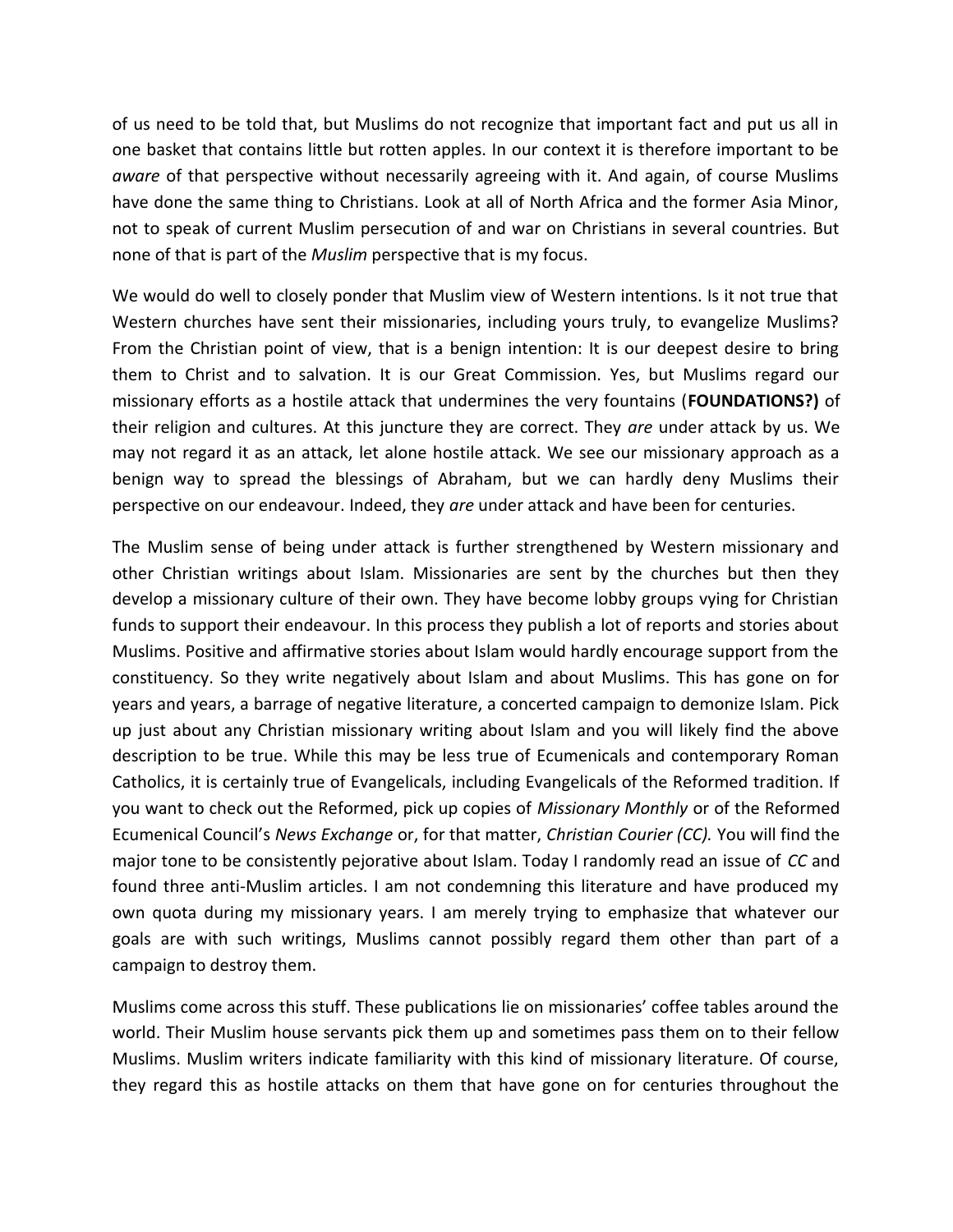Muslim world. How else can they interpret such stuff? Think about it! Put yourself in their shoes! How could they possibly interpret these benign intentions of our missionary enterprise in any other way?

There are more bricks to this Muslim construction of Western intentions. I am a senior and most Westerners of my generation have been brainwashed during the course of our education to interpret Western colonialism as a benign penetration of the so-called Third World, including the Muslim part. I remember the years right after World War II in The Netherlands. The Dutch were overjoyed at being liberated from Nazi occupation. And then, would you believe it, they promptly sent their soldiers to their colony of Indonesia that wanted the same thing the Dutch were celebrating, namely their freedom from foreign control. I was a young child, but old enough to recognize the terrible contradiction. That contradiction was camouflaged by ideological justifications that turned Dutch occupation of another country into almost a messianic mission to save the savages from their own folly and ignorance. The Dutch and other Western colonizers saw themselves as God's trustees over an infant people who did not know right from wrong. In the meantime, we built up our own economies from the colonial proceeds. If the effort also benefited the colonized people that was great, but that was a side effect, not the primary concern.

Colonization was accompanied in many countries by secularization. Secularism is defined by Muslims as a concerted effort to reduce the scope of their comprehensive religion into a narrow "spiritual" affair that is restricted to family and mosque, much like the secular definition of religion in the West. This secularism has acted as a virus or cancer or, as in the language of Deuteronomy, a poison that has eaten away at the foundations of Muslim society and greatly weakened the community. Revivalist Islam considers most of the so-called "moderates" as unfaithful secularized Muslims that have been infected by this virus and thus regards them as traitors to Islam. This is in some way a replay of Abraham Kuyper's battle against secularism amongst Christians of his day – without the terrorist response. (Some argue that the "Terrible Abraham" practiced verbal terrorism liberally!)

The current Muslim revival was largely sparked by a recognition of this virus and its damaging effects and they are determined to overcome it, squash it, root it out from amongst them and restore their religion to its more wholistic expression. Thus colonialism is seen not only as an economic affront but also as another aspect of the Western attack on their religious foundation.

The colonial era may be over, but it was succeeded by post-colonialism, which means economic control without the inconvenience of operating governments. Today we all, Westerners and Muslims alike, talk of globalization, which is merely a variety of the same thing as far as Muslims are concerned. It means the imposition of secular capitalistic economic structures and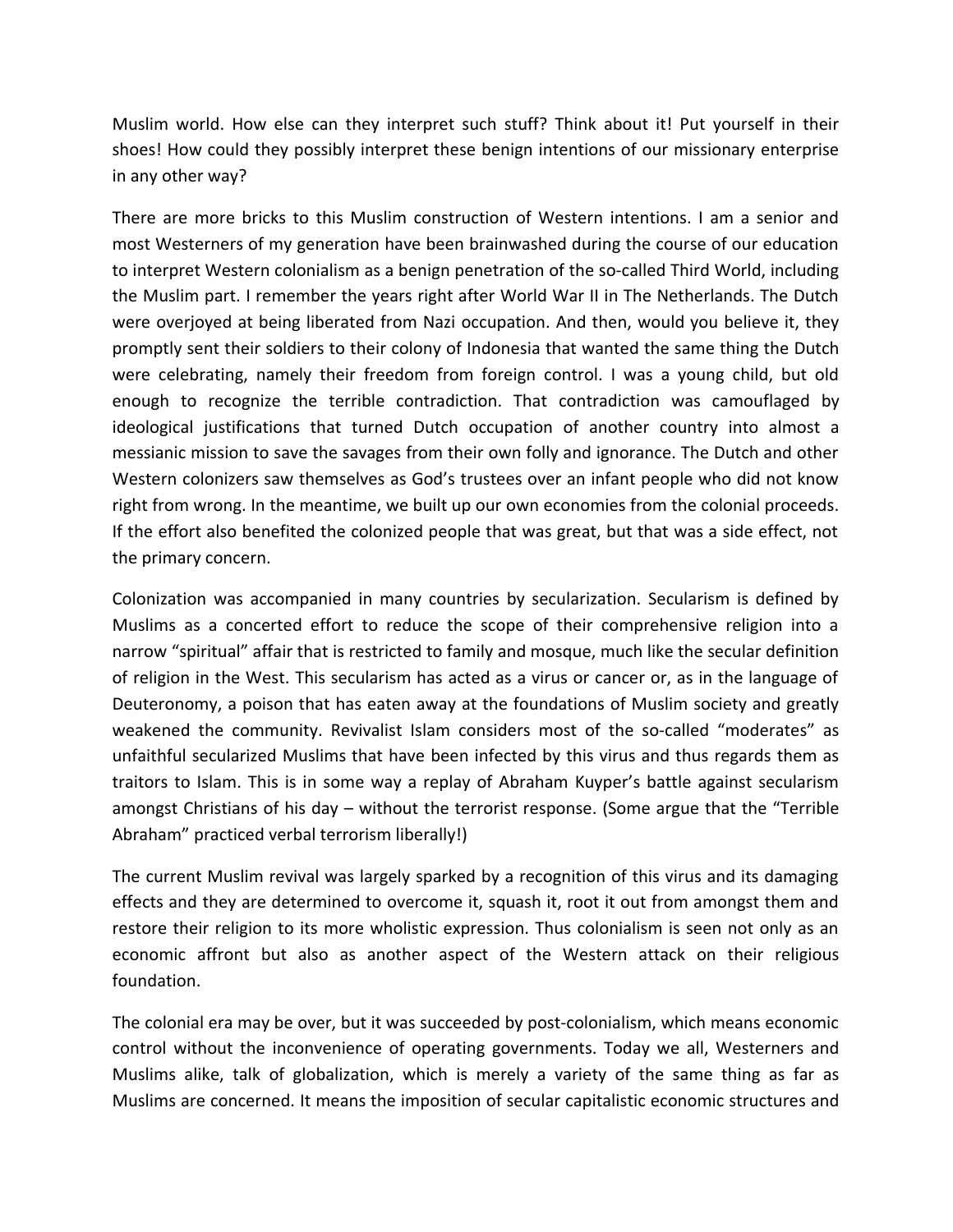methods that they consider both oppressive and non-Islamic. The oil economy is part of this picture, an economy that is marked by the presence of Western, especially American, non-Muslim forces on the holy ground of Islam. These forces are there to protect Western interests. They do this by shoring up alleged corrupt governments, such as that of Saudi Arabia, and by restraining potential "rogue" nations with threats of armed intervention from Western forces camping in the neighbourhood. Their presence is a terrible irritant and affront to revivalist Islam. Muslims ask what business do these unholy forces have in the heartland of Islam?

In addition to these Western attacks, Muslims have two tendencies that add fuel to the fire. One is their strong inclination towards extreme paranoia or persecution complex. They tend to see an enemy behind every tree that is just waiting in the wings to destroy them. The second is their very human inclination to judge others by their own standards. Since violence and destruction continues to mar their relationship with others, they rather easily impute their own motivation to others. They are blind to the fact that they accuse others of what they do themselves. It is a tendency they display routinely as my research of the Nigerian situation has demonstrated to a surprising extent. Now add these tendencies to what they see the West doing and you end up with a recipe for extreme anger and lust for revenge that could not possibly be bottled up indefinitely.

The question about what business the West has on Muslim soil is, I submit, a reasonable question even for us Western Christians. Well, we know the *business* that we have there: largely oil to support our wasteful use of energy. *Our question should be what right does the West have to be there* in this particular mode? Can we give any *Christian* justification for a presence that provokes so much hostility and that largely messes up any Christian witness we think we are presenting there? Why do we expect Muslims to tolerate in their countries what we reject in our own? Which Western people would tolerate the presence of foreign forces on their soil that are there solely to protect their foreign economic interests? Muslim investments in Western economies are growing. What if one day we had their armies at our doors announcing they have come to protect their economic interests? Have we forgotten the Golden Rule: Do unto others ….? Or have we become so secularized that we would restrict that rule to personal relations that exclude international politics and economics? Even the secular United Nations is aware of the potentially strong impact of this Rule. I have on the door to my office a poster replica of a mosaic by Norman Rockwell on a wall in the United Nations Headquarters in New York displaying that very Rule of our Lord in both verbal and artistic expression.

While I am fully aware of Muslim intolerance, persecution and discrimination against women and non-Muslims and of a host of other "no-no's," there is yet another teaching of our Lord that applies here. We are advised to take the beam out of own eyes before we work on the Muslim sliver. It is probably true that in this contact, few Christians recognize any beams in our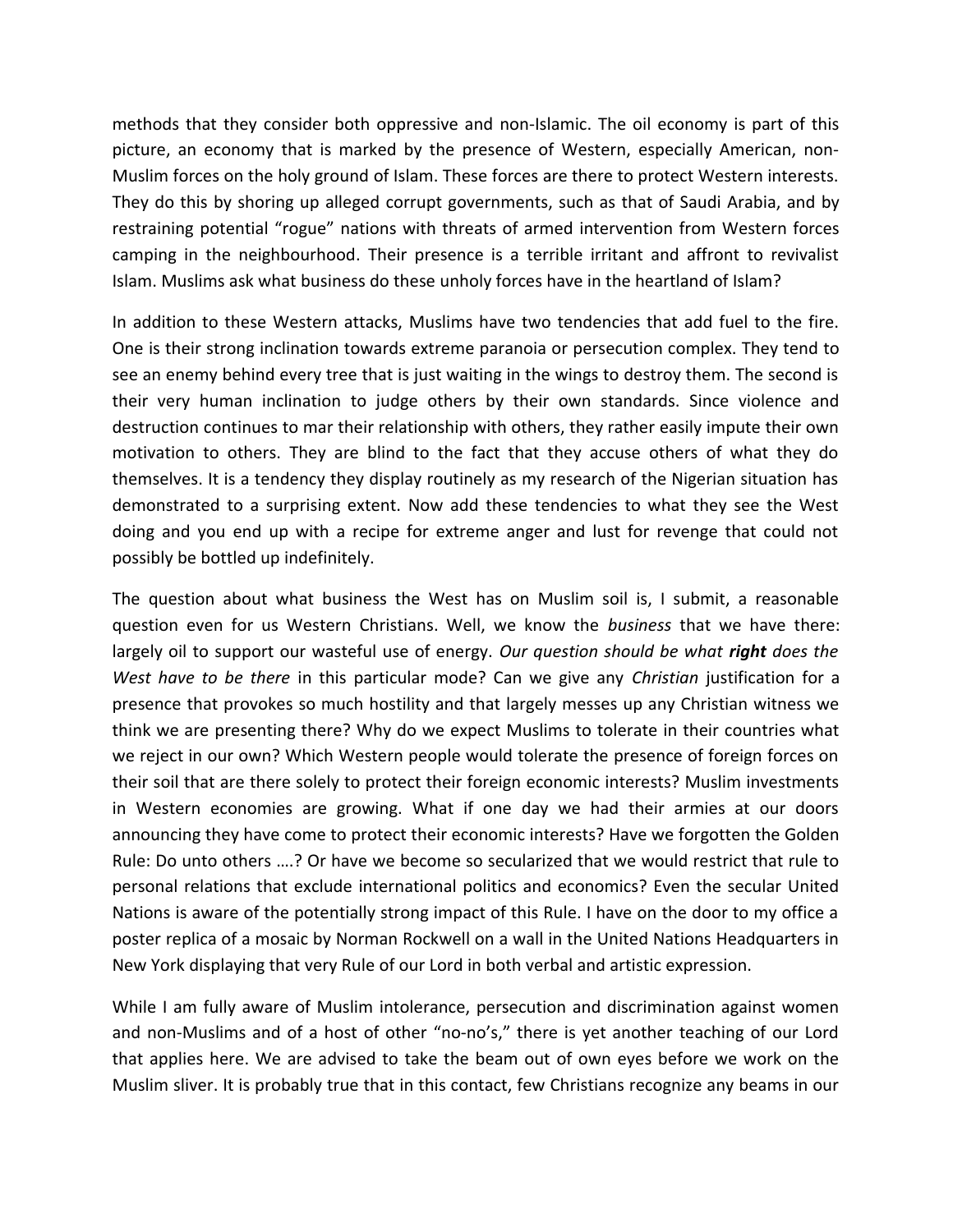own Western eye, but, at best, a sliver. It is also probably true that most Christians readily spot beams in the Muslim eye. Comparing the Muslim beam to a sliver would seem to most Christians to be a gross understatement. But have we then not turned this teaching of our Lord upside down and nullified it? Is this yet another teaching that has lost its force and been narrowed down to personal relations in our secularized souls?

Regardless of whatever oppressive policies Islam may be following and without any attempt to justify them, it is incumbent upon us Christians to search our own behaviour at every level in this context. Have we demonstrated the Gospel to them or have we simply jumped on the secular bandwagons of Western economic and political policies without subjecting them to the searchlight of the Kingdom? Have we demonstrated *justice* in the Muslim world? To ask the question is to answer it.

Muslims are accusing the West as a whole of being bent on destroying them. Christians want to convert and save them, but Muslims see that as destruction. Westerners, including Christians, put various economic and military structures in place on Muslim soil to protect Western interests in oil especially. But can we really, before the Lord, justify imposing ourselves upon those nations and force, cajole or trick them into submissive cooperation? Can we not understand something of their outcries? Would we want them to treat us similarly?

I realize I am treading on dangerous ground. I have actually been accused of being "on the side of the Muslims." What would that mean? Would it mean being anti-West? Am I approving of terrorism against the U.S.? Should I even be considered a traitor? It is my opinion that Christian objectivity and fairness demand that we apply the above principles that Christ has taught to this situation. They demand that we listen carefully to the Muslim point of view and accept what is true in it while we reject the false. After all, common grace and antithesis, truth and error cuddle in one bed as routinely as husband and wife. They are both operative in our souls at all times. We must always test the spirits and always reserve the right, no, stronger, exercise the obligation to be critical of both sides in a conflict. Our citizenship in the Kingdom of God prevents us from simply supporting the policies and practices of our own nations or people when they fall short of its standards. This obligation to be critical becomes more important as the seriousness of the conflict grows. I believe we all agree that this conflict is potentially about as serious as conflicts come. This article is an attempt to help us all fulfill that obligation. That is very different from taking sides or being a traitor.

Now, if my analysis of the Muslim motivation underlying the current crisis is correct, then we owe it to our governments, corporations, other relevant parties and to ourselves to develop a response that hits the central issues and solves the core problems. I am hesitant to deny the need for smoking out the terrorists and for at least some of the bombing. I *do* deny that this bombing hits the core of the issues. Christians should demand that our governments and